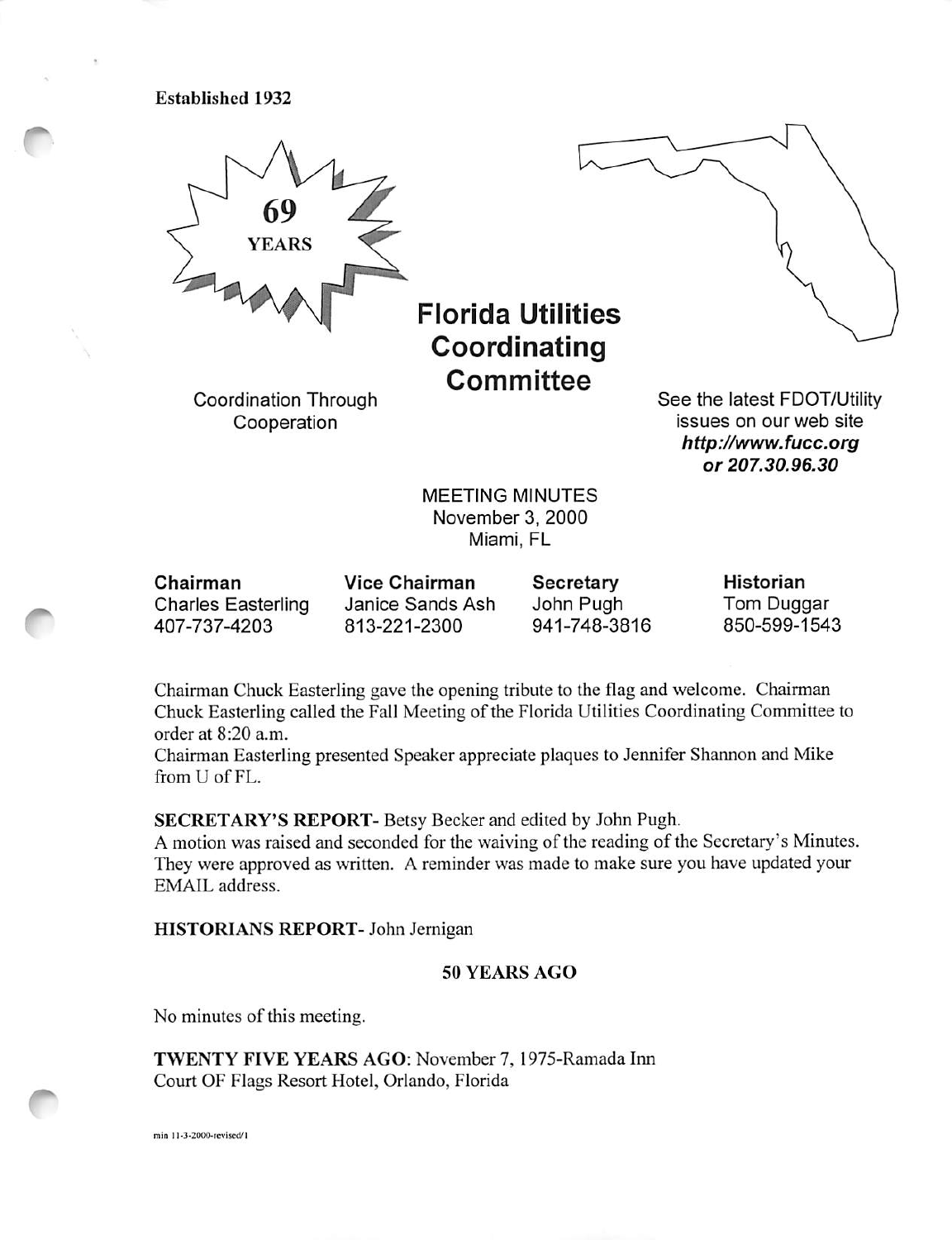Attendance: Telephone 16, Power 14, FDOT 3, Consultant 1, Counties 2, State DER 1, Total: 30

Chairman - B.A. Kempson, Gulf Power Company Vice Chairman- John Clark, United Telephone Company Of Florida Secretary- W.J. Hopgood, Florida Power and Light Company.

The "One Call system Sub-Committee" reported that the Tampa Bay Area System is in its final stages of completion. An agreement between the member companies is presently being studied and liability insurance cost being determined. The Teletype system has already been received and will be installed as soon as an agreement is executed. It appears possible that this system will become operational before January 1996.

The "Space Allocation Sub-committee" reported that the International Liaison of the Ameri can Right of Way Assoc. Has adopted "Space Allocation' as one of their main projects for the year 1976. In order to have a greater coordinated effort, this sub committee will be working together with the American Right of Way Assoc. to prepare a joint recommendation to the FHWA.

The guest speaker was from the newly formed Department of Environmental Regulations. During the 1975 Legislature, under Senate Bill 123, effective July 1,1975, the DER was cre ated for the purpose of increasing operational efficiencies and eliminating permit delays on matters relating to dredging fill, environmental assessments, water resources, water quality, waste water, air pollution, solid waste, etc. Under the new reorganization the Sub-District offices now mange all the planning, construction, operation, permitting, and enforcement function of Pollution Control. The interest created by the presentation was clearly demon strated by the extensive question and answer period.

#### TREASURERS REPORT- Cheryl Ritter

| <b>Bank Balance 10/31/00-</b> | \$6,469.79                                  |
|-------------------------------|---------------------------------------------|
| November Registration         | \$1,600.00 (80 registered $\omega$ \$20.00) |
|                               | \$160.00 (16 registered $\omega$ \$10.00)   |
| New Balance 10/3/00-          | \$8,229.79                                  |

# PROGRAM

#### FLORIDA DEPARTMENT OF TRANSPORTATION UPDATE (FDOT) - Jerrold **Whitt**

The Central Office Status Report of Utilities Activities October 24,2000 is available by re quest.

### DISTRICT ONE- Jerrold Whitt

The District One Fall Meeting was held at the US 41 By-pass in Venice. There were 63 rep resentatives/members and guests in attendance.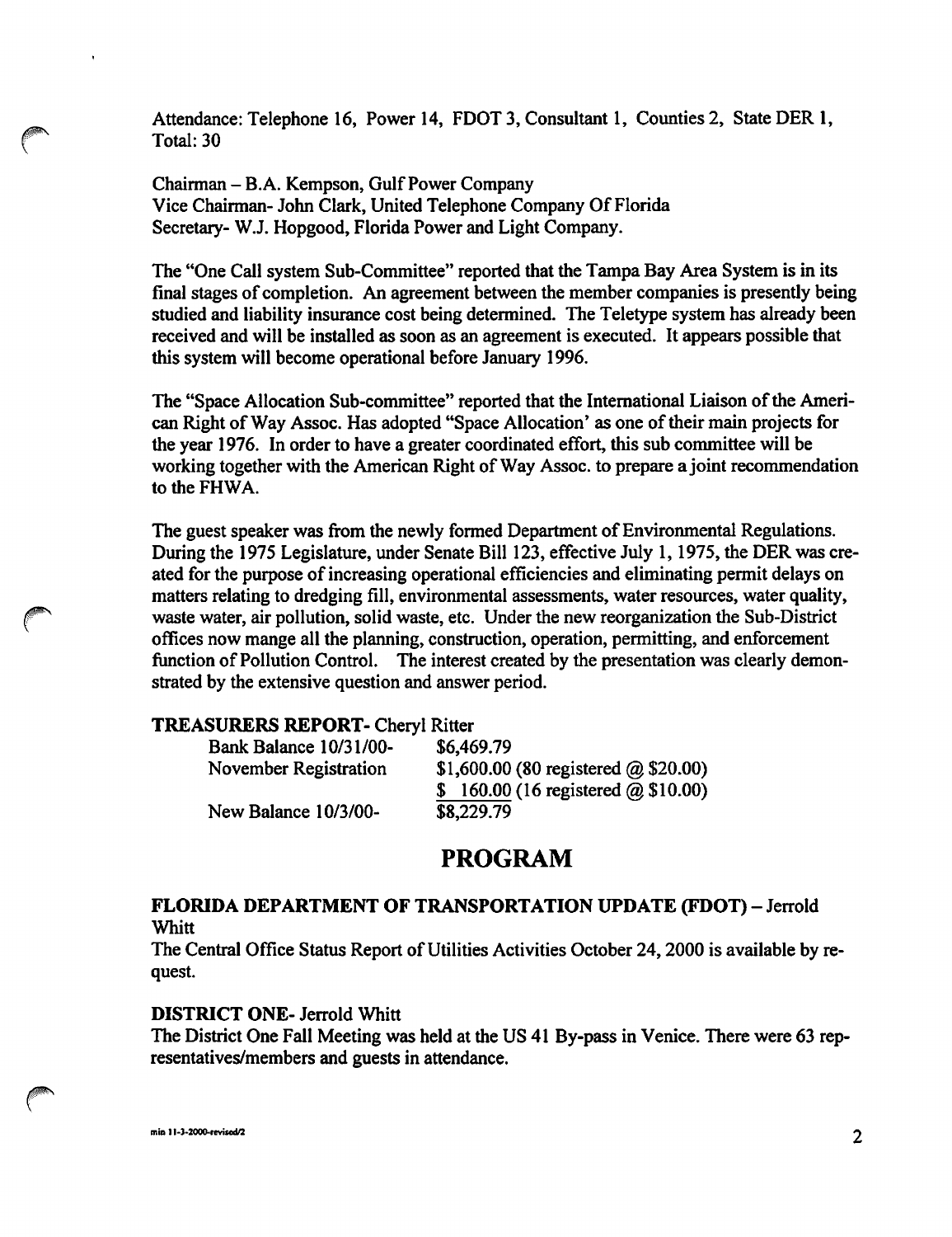#### DISTRICT TWO- Jerrold Whitt

Scheduling the next District Two Liaison Meeting in the next two weeks. Will send notice out to all District 2 utility owners and FDOT consultants. The meeting will be at the Holiday Inn in Lake City at 1-75 and US 90. We continue to have monthly area meetings.

# DISTRICT THREE- Jerrold Whitt

No written report

# DISTRICT FOUR- Rocky DePrimo

District IV continues its monthly mail out of all projects in an 18-month window scheduled for production or letting. The utility industry should familiarize itself with the schedules of these projects and request, from the District Utility Office, any information that may impact their existing or proposed facilities. If anyone is interested in receiving a copy of the monthly Production and Letting list (by county) please call Bonnie Swierski at (954) 777-4126.

# DISTRICT FIVE- Bill Richards

District V held its annual Utility Liaison Conference on Jan. 17th, at the Four Points Shera ton. There were 245 people in attendance. The conference was informative and feed back was very positive towards the program presented.

# DISTRICT six-

No written report

### DISTRICT SEVEN- Sonny DeCoster No written report

#### TURNPIKE UPDATE- Jim Haynie

The new turnpike office is open and it still has the same PO box address. Jim shared an open invitation to tour the new facilities.

# ONE CALL REPORT- Cheryl Ritter

-Member operators currently receiving one-call tickets by printer or fax now have the option of receiving tickets by mail. Contact the database department at (407) 575-2009 or (800) 651-6720 and speak to John Patterson or Sal Fracapane.

-Use you cell phone: Dial #DIG for a free call to Sunshine State one Call of Florida on your AT&T wireless phone. This is currently activated in the Orlando and Miami areas. -The current membership is 300 with 115 Associate Members.

#### INTEREST GROUP REPORTS

Power- David Kuhlman Twenty-two (22) members in attendance Topics of discussion: Abandoned Pole Removal - Concem about the penalties

-Getting attaches to transfer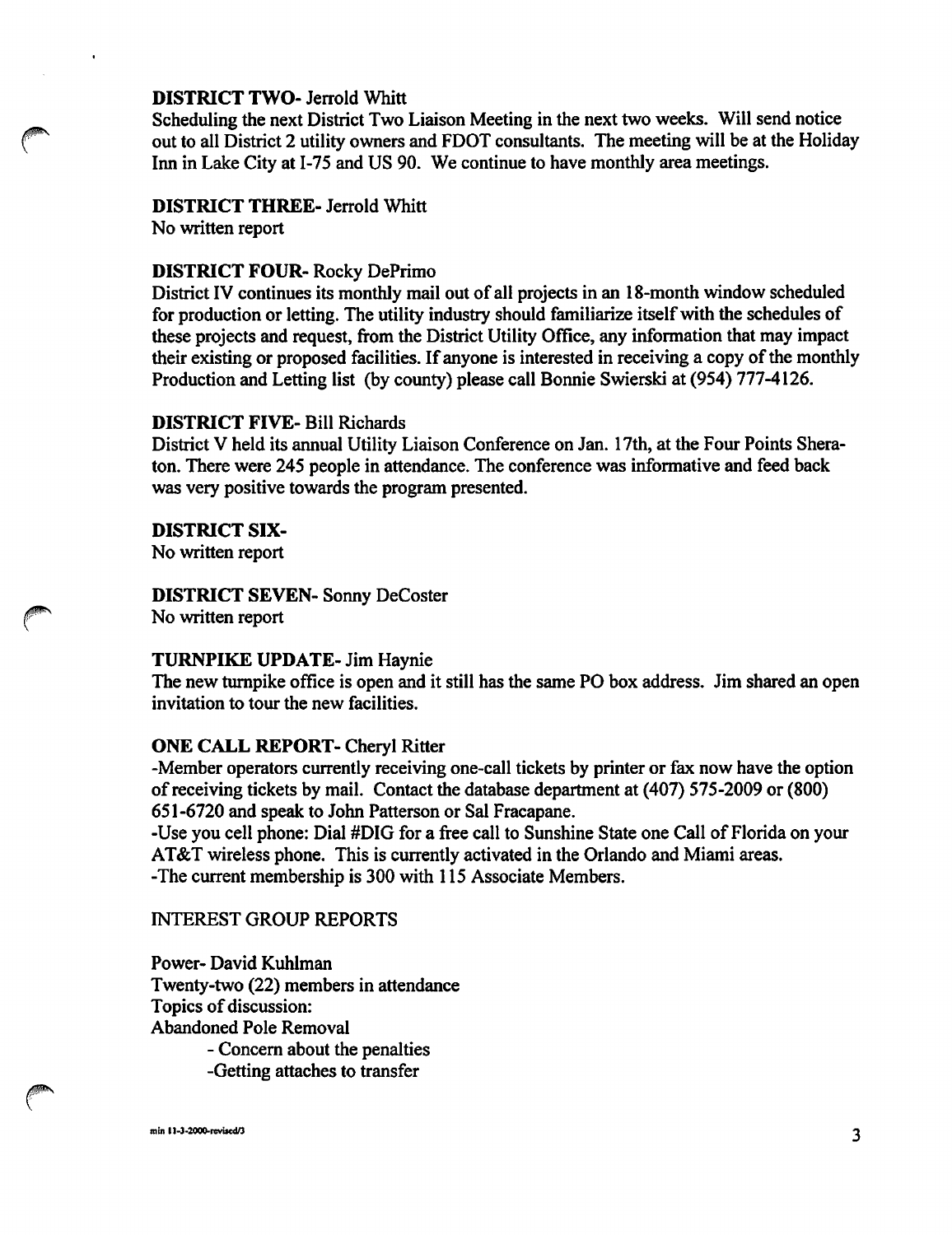-How can we be more proactive?

-Motion from mark Sweet that the FUCC encourage its members to use the National Joint use Notification System (NJUNS)

-Discussed at steering committee and make recommendation that the Joint Use Sub committee be asked to look at how this can best be accomplished

- -Directional Boring Specifications (status?)
- -Miami Dade Ordinance:

-FPL discussed some of the problems it has experienced

-Concern about the prevalent of UG facilities placed at the R/W line.

-Traffic signal mast arm conflicts with power lines

-Criteria for existing poles (RRR VS new const.)

### TELECOMMUNICATIONS-Mike Brady

Twenty-one (21) members in attendance with FDOT represented by Sunny DeCoster from District 7.

Topics of discussion:

The development of a local Utility and Municipality Contact List.

-Bill Hetherington reported to the group that progress has been made in this regard through the FUCC web site development. Suggestions were made for geographical parameters for the list.

Brief discussion of some of member companies' new policies concerning telecom provided services in new buildings. Mainly the issues with multi-tenant buildings with multiple serv ice providers.

Discussion of the previous days Pole Abandonment and Pole Removal Panel and the issues presented.

# UNDERGROUND- John Murphy

Thirty-three (33) members in attendance.

Cheryl Ritter gave a brief report on the Miami-Dade County Ordinance 00-97, requirements for directional drilling permits.

Cheryl also gave a report on the activities of One Call in particular that AT&T wireless users call dial "#DIG" and be connected at no charge.

John Murphy noted that some utility owners are showing Sunshine as their utility locators on FDOT's Utility relocation Schedules. This is incorrect. Sunshine is a notification center only, not a location provider.

Lawree Washington reported on a letter his company TECO, received from the City of Or lando. The city has requested digital maps and filed of existing facilities from the utility owners to be submitted before December31,2000. If a utility does not comply, their next permit request may be held up. There was discussion on the signing and sealing requiremement of this data, because it would be accumulated from several sources and not under the control of a single surveyor. It was suggested to take this to the Central Florida Utility Committee for their input.

Mr. Washington also commented on a recent letter received from FDOT Maintenance in Hillsborough, regarding the need to schedule an inspector of utility installations. The ques tion from the letter is the definition of advance notice. Kim Wiley commented on a recent directional bore the Maintenance Dept had an approximate 45-day lead-time for an inspector.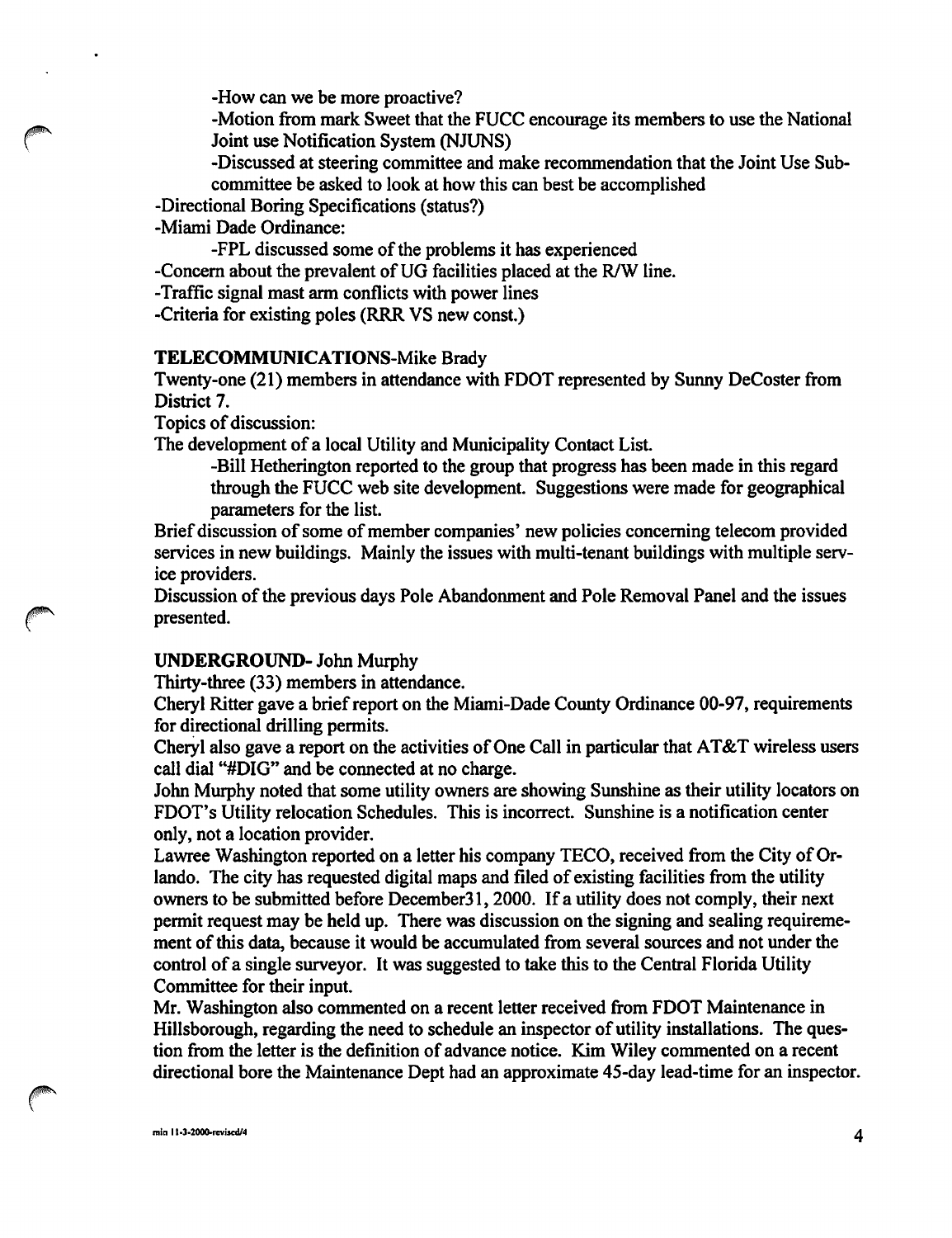This did not fit Verizons project schedule. They choose to hire an inspector, FDOT certified, to complete their work. This was their decision in order to advance the installation.

Ray Raybum reported on the problems with a telecommunications loop installation, Pinellas County is now asking for extra ducts to be installed in the county R/W.

Carlos Solis reported o an article he read that CAL TRAN has issued a moratorium on hori zontal drilling to avoid damage to existing facilities. Damages are going un-repaired. They have established a Task Team to develop Minimum Requirements for horizontal drilling.

The task team has a target date of April 2001 to develop their report. The goal is to create a national standard of specifications and guidelines for directional drilling. The question was asked, does the FUCC need to have a watchdog on national issues?

Other subjects discussed were disposal of drilling fiuids and drilling waste.

Jerry Sasser commented that when an installation requires As-Built Plans, be sure that they are authentic. Construction Plans are not the same as Built Plans.

# SUBCOMMITTEE REPORTS

UAM/Standards-Carlos Solis

We continue to develop the proposed installation Matrix. This initial matrix needed simplifications for easier use. Hope to have final report prior to winter meeting and make committee presentation during that meeting.

Utility Subordination -Arlene Brown No report

Joint Use- Earl Christian No report

Electronic Permitting- Bill Hetherington

A new web page address to access permit information FTP2.uaintergators.com/fl-permits

Membership- Jan Ash

Requesting mailing list update for local area to mail out information for the next meeting.

# Conference Planning- Eddie Garcia

Winter '01- Orlando Spring '01- Key Largo Summer '01- Marco Island- Formal Meeting Fall '01- Jacksonville

# Program Planning- Dennis LaBelle

Need any and all ideas submitted. Possible tour at the winter meeting to the Sunshine State One Call Center and the Turnpike Authority.

min 11-3-2000-revised/5